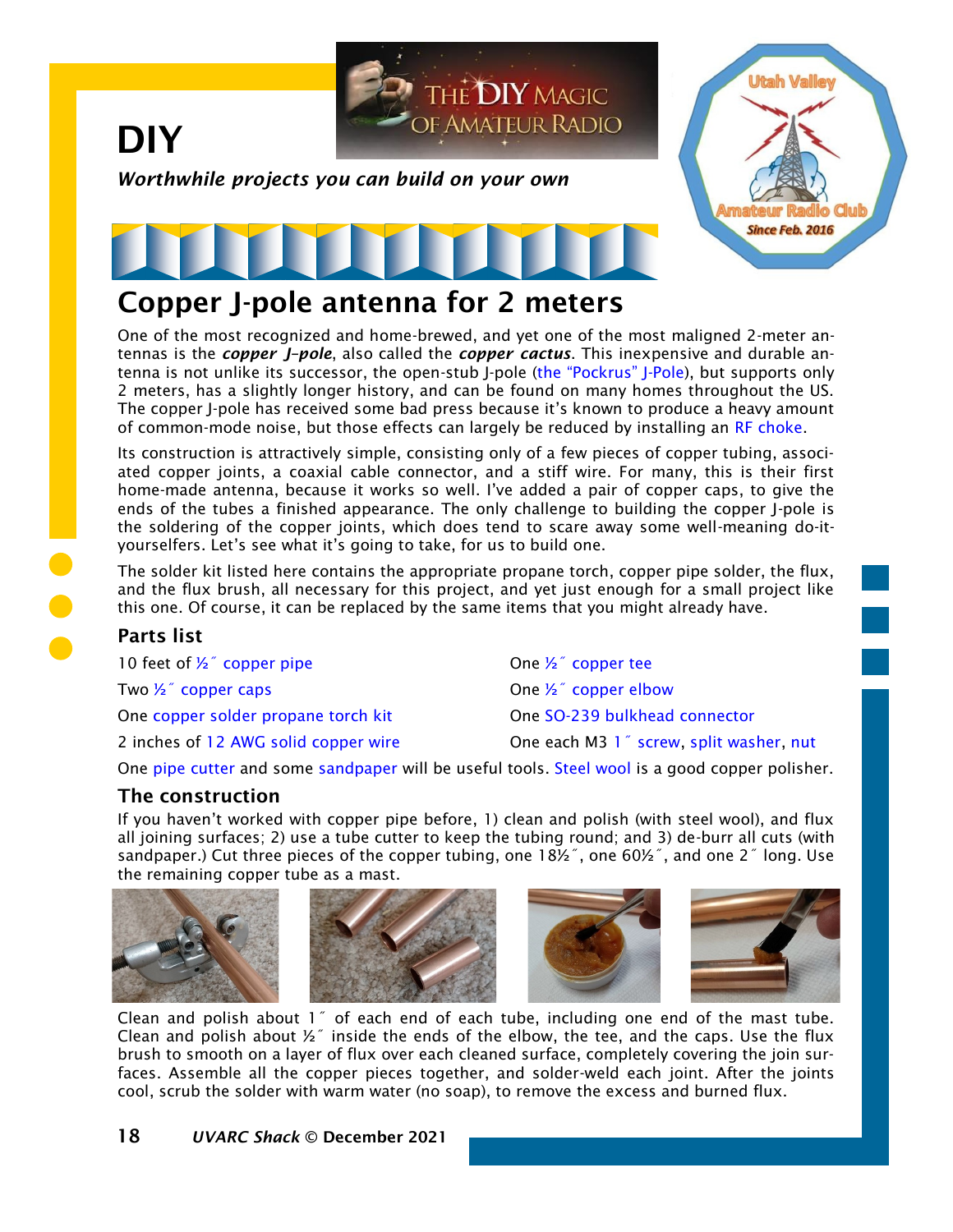

# DIY, continued *Copper J-pole antenna for 2 meters*



*Fluxed outside surface Inside too*







*Solder-welded cap Solder-welded joint*



*Solder-welds complete*









*Solder the wire and bolt the connector*



**Utah Valley** 

*The finished product*

19 *UVARC Shack* © December 2021